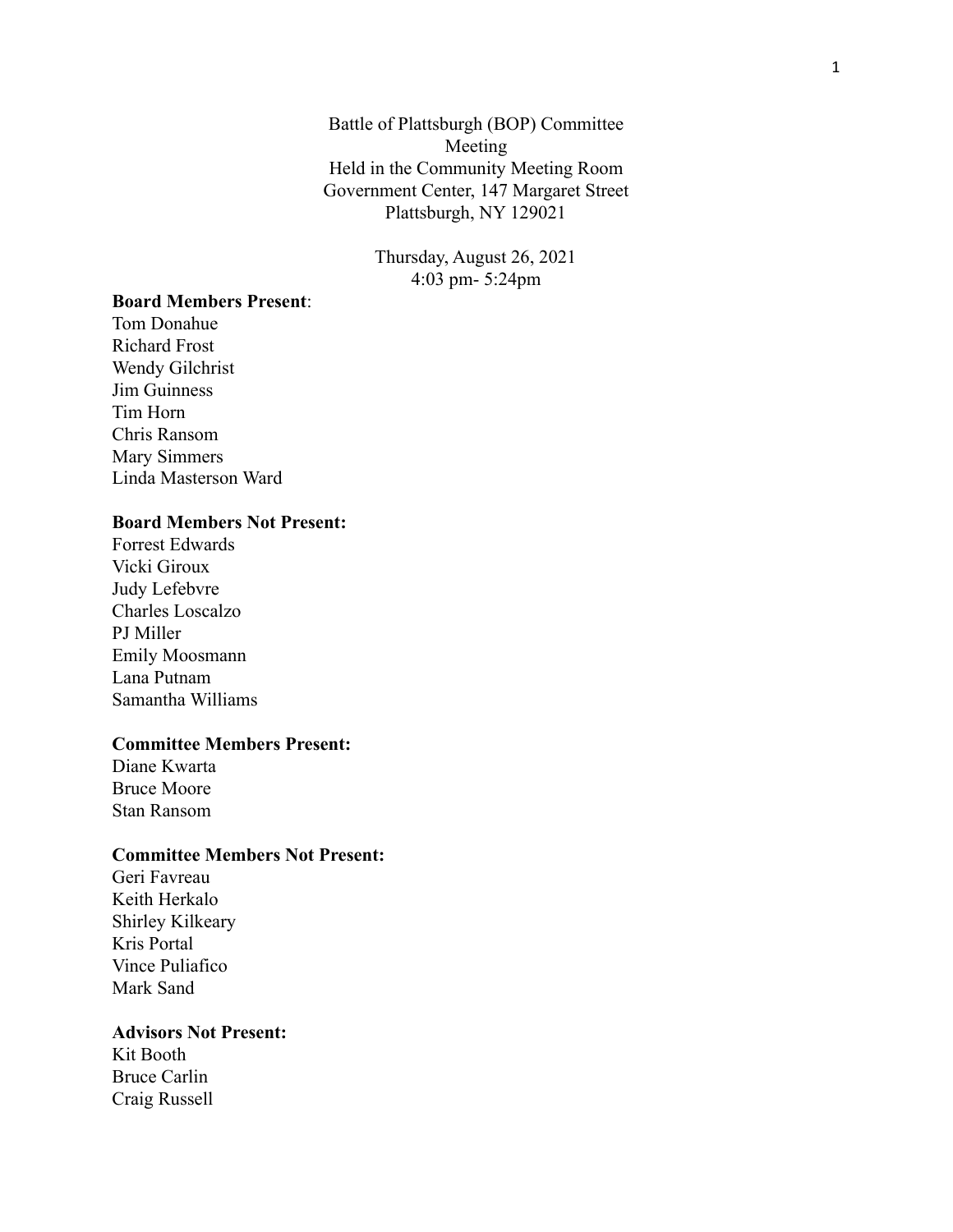### Gary VanCour

## **Welcome and Agenda**

President, Tom Donahue called the meeting of the Battle of Plattsburgh to order at 4:03 pm and welcomed everyone.

### **Transportation**

Tom Donahue continues to meet with the City to finalize arrangement of transporting Battle of Plattsburgh materials. Everything will be delivered to City Hall on Thursday morning. There is a possibility that the Police Union might provide some help. Chairs are now at Old Rec Center and the tables are now at Crete Center. DPW would like to make one delivery to one location. No overtime. DPW Storage is closed at 3pm. Sandra Geddes' fiancé has a truck we can utilize. Mary Simmers' brother has a pickup that we can use. May pick what is needed for Thursday on Wednesday morning?

### **Kent Delord House, Gazebo, Shape Note Singing, Religious Service**

Wendy needs about 12 chairs. We think Kent Delord has 30 chairs. Might be in barn behind Kent Delord Museum. Wendy will follow up with Kent Delord House. Mary Simmers gave Wendy information on minister for the service.

### **Fund Raising**

### Buster's

The fund raiser at Buster's on Wednesday, August 25 from 6:30pm to 9:30pm was successful. \$660. was cleared after \$97.was paid to the winner of the 50/50 raffle. Rod Driscoll with the "Adirondack Two Step" provided music. We paid for their dinner as "payment.

### **Publicity**

There was Press Conference on Tuesday, August 24 at City Hall at noon. There was also a Press Conference on August 26.

#### **Printing**

Get things needed to be printed to Tom sooner rather than later.

## **Tavern**

The "Tavern" will be at Valcour Brewing Company on Thursday night and at Busters on Saturday night. We need to plan to decorate.

## **Court House Bell**

Need to finalize plans for ringing the bell. Follow up with Anastasia.

### **Food Trucks**

Tom has contracted with:

- 1. Bunz On the Fun
- 2. Traveling Kitchen (Prue from Peru)
- 3. Ice Cream Frosty Cow
- 4. Dickie's Bar-B-Q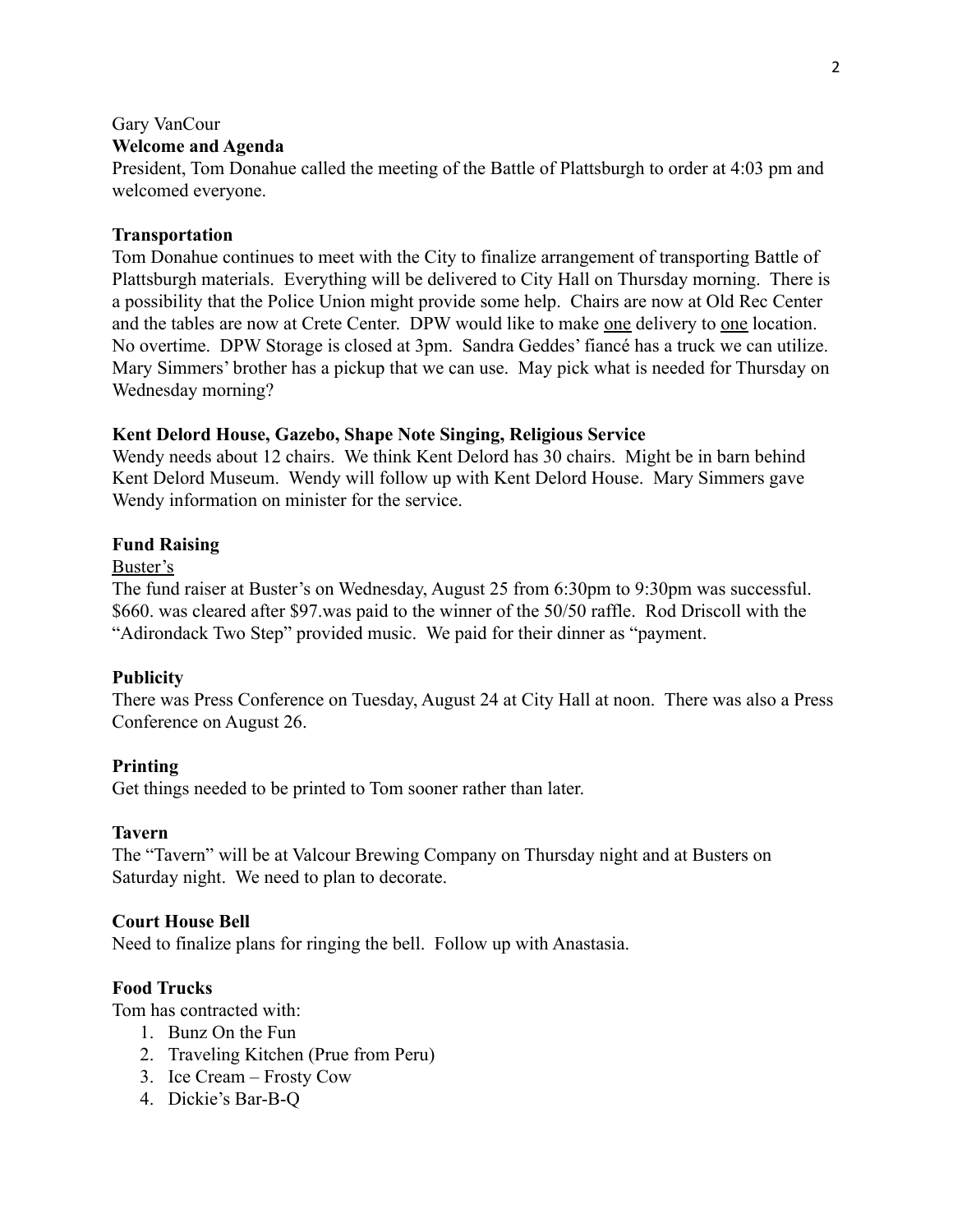- 5. Chick Fil A-on Friday and Saturday?
- 6. McDonald's?

We would like food trucks for Sept 10, 11 and 12.

### **Vendors**

Tom will email out vendors' forms to all the BOP Committee. Power needs are important to know and which side a food truck serves from.

## **Run & Firetruck Pull**

Mary Simmers reported on the run and Firetruck Pull. Race begins at 8am.

## **Riverside Cemetery Memorial**

Tim Horn invited Gerry Tetreault and Al Walker to pipe with Bud Smith and Kim Mathews at Riverside. Tent might be set up on Wed. Tom has reserved a podium from the County building.

#### **City Hall**

We have two historians who will be at City Hall. Ellen Adams and Josh. City Hall will be open Saturday, 10-1 and Sunday, 12-2.

#### **History Talks**

Rich Frost said the history talks are all set.

#### **Volunteers**

Tim Horn and Diane Kwarta will be talking with SUNY about volunteers on Tuesday.

#### **Veterans, Military and First Responders**

Linda reported that we will be honoring all veterans, military and first responders on Friday night. Tom's quote: "Those Who Serve and Those Who Save".

### **Information Booth**

Tom and Tim reported that the Information Booth will not be used. A 20 by 20 tent will be used.

#### **Macdonough Monument**

We will not charge anything for going up the monument. The City will clean the monument.

#### **Power and Water**

Power and water need be turned on.

#### **Posters**

Linda reported that John Momont has been helping her with large "posters" to thank our donors.

## **Poster Contest**

Linda described her strategies for honoring the winners. First place winner lives in Keene, NY. The others in Plattsburgh.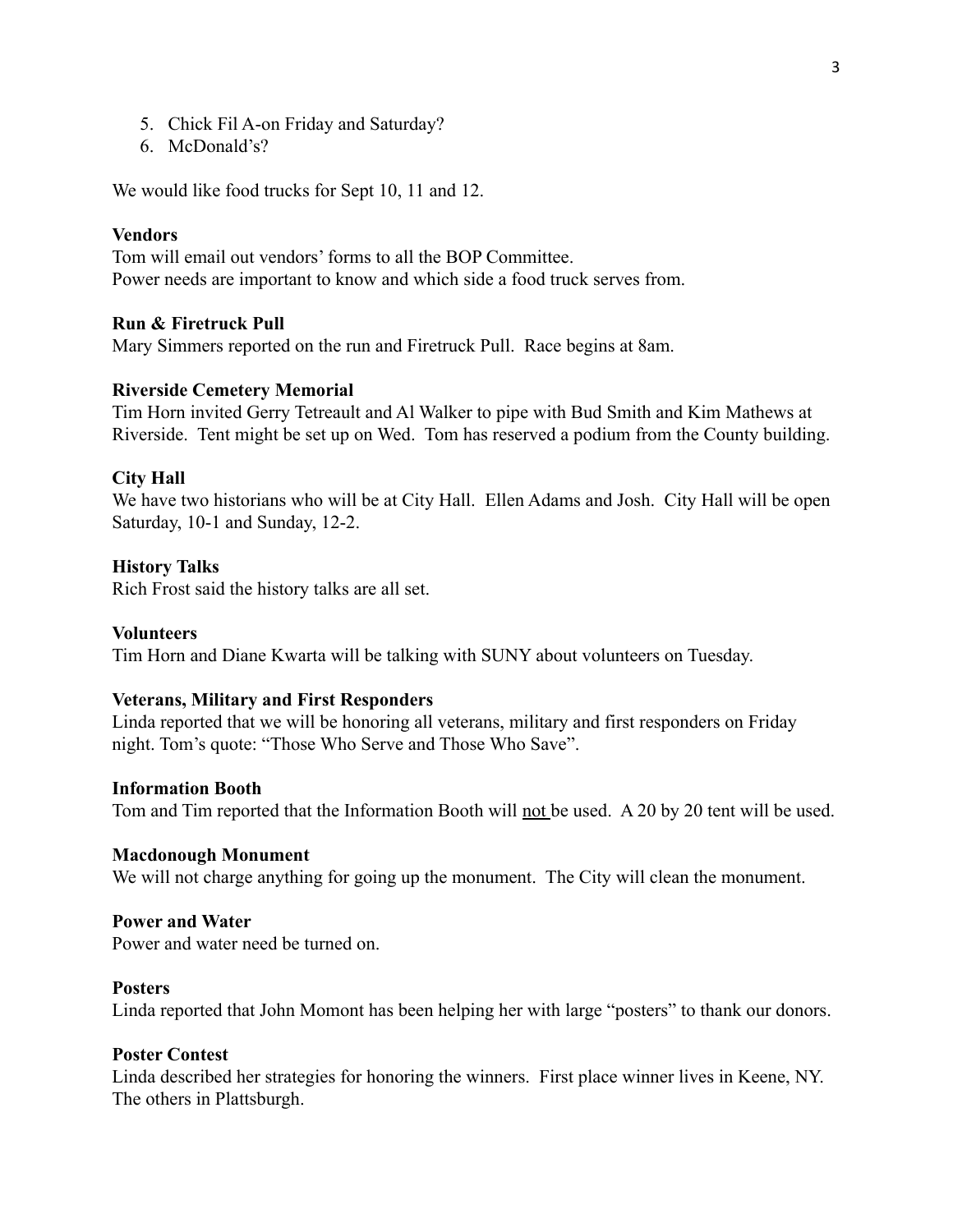## **Raffles**

Ongoing raffles are quilt, TV, and bikes.

Linda is taking care of quilt raffle including tickets and money.

Tim is taking care of bikes raffle including tickets and money.

Tom is taking care of TV raffle including tickets and money.

## **Tents**

Tents are usually set up the day before. Riverside tent might be set up on Wed.

## **Calvin Castine Videos**

Calvin Castine has videos of the making of the City Hall murals. Diane Kwarta transcribed them.

## **Phones/Walkie Talkies**

Would be nice to have.

## **Betty Little Park**

The Betty Little Park will be dedicated on Saturday, September 11 from 9am -1pm. Betty may also be on the viewing stand at the parade.

## **The next meeting(s):**

## **When**

- Thursday September 2 at 4pm??
- As needed

# **Where**

- Ideas:
- Government Center either Community Meeting Room on first floor or room downstairs
- Clinton County
- Kent Delord House barn
- Valcour Brewing Company

## **Adjournment**

Meeting adjourned at 5:24pm

Respectfully submitted:

Chris Ransom, Secretary